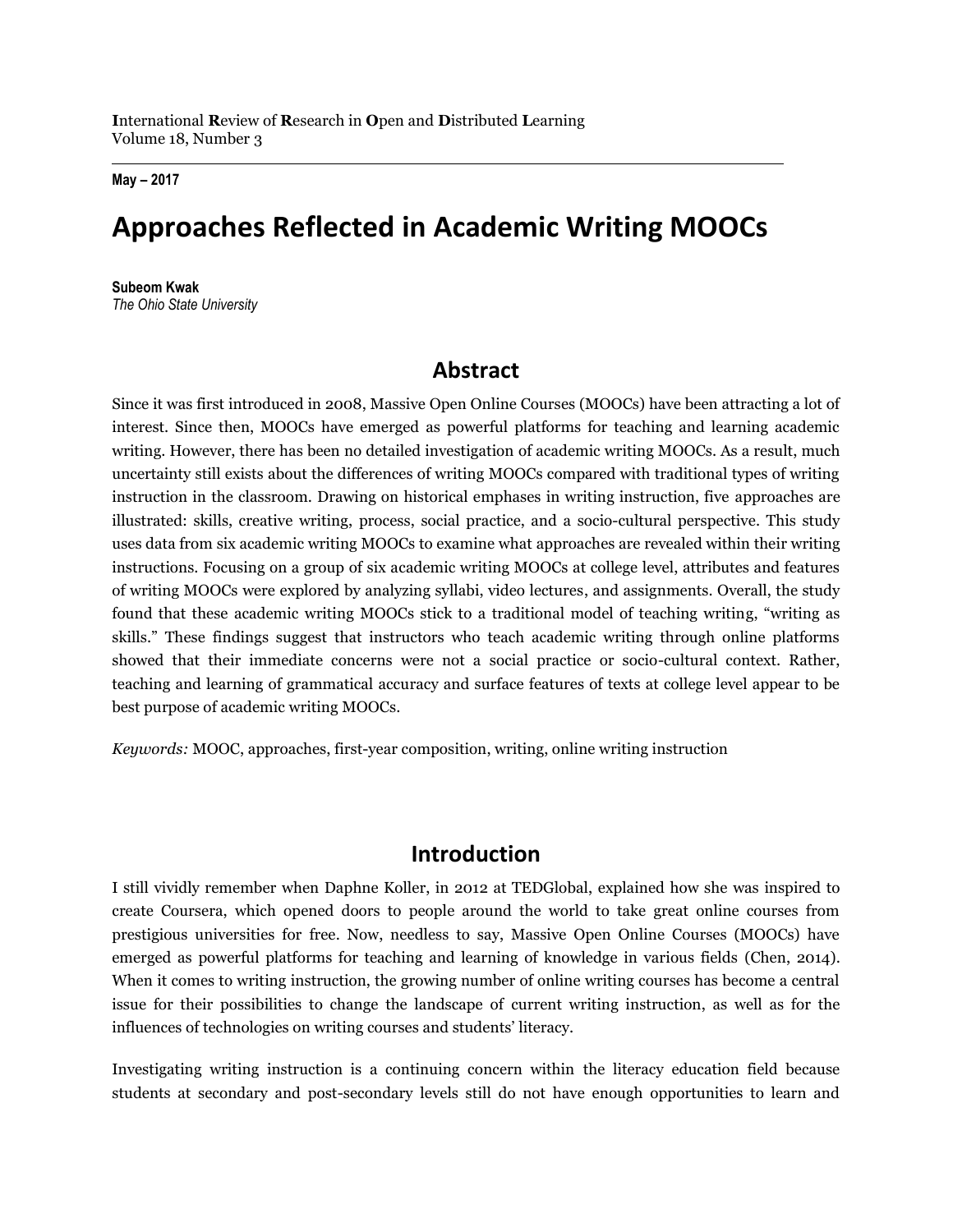practice writing (Applebee & Langer, 2013). In recent years, consequently, researchers have shown an increased interest in writing instruction that occurs over the Internet (Hewett & DePew, 2015; Rendahl & Breuch, 2013; Warnock, 2009).

The aim of this paper is to identify the approaches reflected on academic writing MOOCs. Syllabi, textbooks, articles, and assignments of writing MOOCs were explored and a discussion on how approaches might help us grasp the complex phenomenon of writing MOOCs was carried out. The fundamental reason for this research is to understand differences between writing MOOCs and a traditional form of teaching writing in a face-to-face setting. Against this backdrop, two research questions are central for the exploration of writing MOOCs:

- 1. What approaches are revealed within the teaching methods in writing MOOCs?
- 2. How are these approaches reflected in writing MOOCs' notions of "good" writing?

In this paper, I argued that the "writing skills" approach, a traditional teaching model of writing, is still the most dominant among writing MOOCs, even though different writing approaches have emerged and have been discussed. This is important because the findings represent that writing MOOCs still focus on teaching and learning textual structures, rather than addressing a broader view of written language, such as social contexts, even though there are various writing theories. I illustrated the instructional contexts of writing MOOCs through a case study of academic writing courses provided by six universities, looking in particular at the data related to syllabi, teaching and learning materials, and video lectures.

## **Theoretical Framework**

This study falls within the range reported in several previous studies on writing approaches reflected in writing instructions, assignments, and other materials (Newell, Beach, Smith, & VanDerHeide, 2011; Newell, VanDerHeide, & Olsen, 2014; Newell, Bloome, & Hirvela, 2015). According to Nystrand (2006), from 1900 to the 1970s, a great deal of previous research into writing has focused on the textual features of exemplary written texts. From this traditional perspective, five-paragraph themes, one introductory paragraph, three body paragraphs, and one concluding paragraph, are used extensively by teachers at secondary level. In post-secondary contexts, in the same way, writing instructions tended to focus on linguistic mechanics, rules, and forms (Lucas, 1955; Strunk & White, 1959; Warriner, 1950).

Since the 1990s, students have engaged in more opportunities to write, even though the main focus of teaching writing has not changed. Up until now, teachers usually teach students how to write fiveparagraph themes under the name of the Hamburger Essay, a one-three-one, or a three-tier essay (Hillocks, 2002). Teaching writing five-paragraph themes was very controversial (Johnson, Thompson, Smagorinsky, & Fry, 2003; Wesley, 2000), but it is still one of the dominant foci of teaching writing (Campbell & Latimer, 2012).

From the 1960s, a cognitive perspective has helped researchers to determine which strategies would be effective for students. For instance, in 1971, Emig examined writing as a cognitive process, analyzing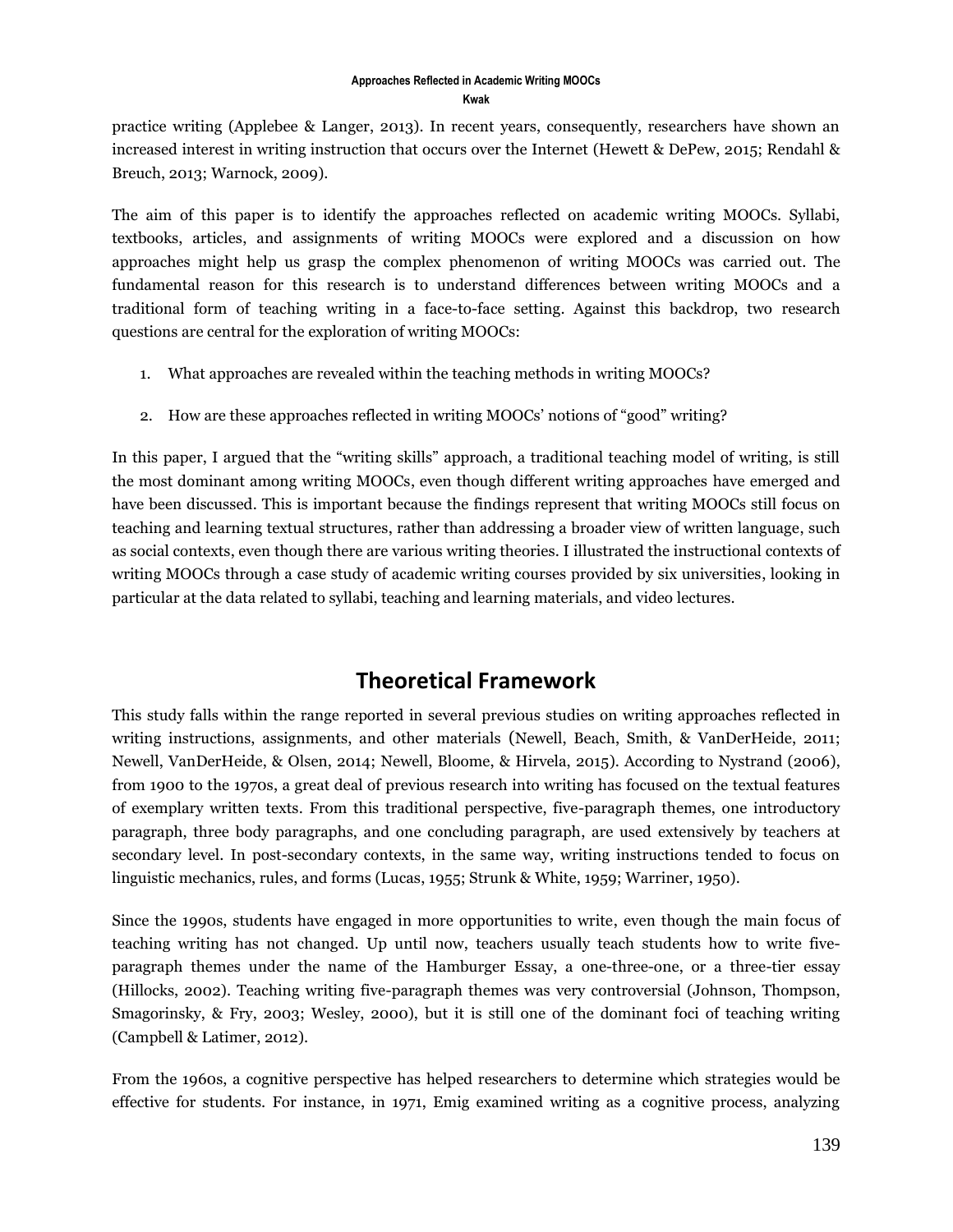Harvard professors' writing styles and  $12<sup>th</sup>$  grade students in the northern area of Chicago. The study had a major impact on research trends on writing as a process. To date, it is a widely held view that Emig (1971) was the first to suggest writing as a process, even though Nystrand (2006) questioned it because there are prior studies regarding writing as a process (e.g., Young & Becker, 1965).

Functioning as a framework for designing experimental and quasi-experimental research, a cognitive perspective has specified effective ways of teaching writing for students. Researchers also started to focus on audience goals based on the cognitive process model (Hayes & Flower, 1980). For example, Sexton, Harris, and Graham (1998) identify the effect of different audience goals by experimental research.

Yet a cognitive perspective has overlooked the importance of social context (Newell et al., 2011). Without consideration of the social contexts and students' knowledge of social dynamics, the effectiveness of writing instruction would be difficult to address, and will raise validity issues. Furthermore, without considering the social context, experimental research grounded in a cognitive perspective has a tendency to focus on text production, and fails to address new knowledge construction through social interaction.

"Social practice" is an ambiguous term because it is used in so many different contexts. It is defined here as a shared way of doing something within specific contexts, which is also connected to other social practices (Baynham, 1995; Street, 2014). Social practice is not a sole behavior isolated from context. A classroom, of course, has its own shared way of approaching social relationships and constructions during teaching and learning (Newell et al., 2015). "Sociocultural perspective" has a broader view than social practice in that this view would consider various factors beyond the place where writing occurs.

In a meta-analysis of previous research and theories of writing and writing instruction, Ivanič (2004) identifies six discourse frameworks: a skill, creativity, a process, a genre, social practices, and sociopolitical discourses. These discourses showed different ways of conceptualizing the teaching and learning of writing. Defining "discourses of writing" as "constellations of beliefs about writing, beliefs about learning to write, ways of talking about writing, and the sorts of approaches to teaching and assessment which are likely to be associated with these beliefs" (Ivanič, 2004, p. 224), Ivanič (2004) discusses how these could be used as a framework in literacy research.

Again, Behizadeh and Engelhard (2011) suggested a conceptual framework for writing research by discussing research traditions in measurement and writing theories to grasp their influences on writing assessments during the 20th century in the United States. The historical review of writing research by Behizadeh and Engelhard (2011) offers probably the most comprehensive framework for a full understanding of the practices of teaching writing. To capture and understand current phenomena of writing MOOCs, a revised conceptual framework was developed from the perspectives of Ivanič (2004) and Behizadeh and Engelhard (2011). The revised conceptual framework for this research is presented in Table 1 below.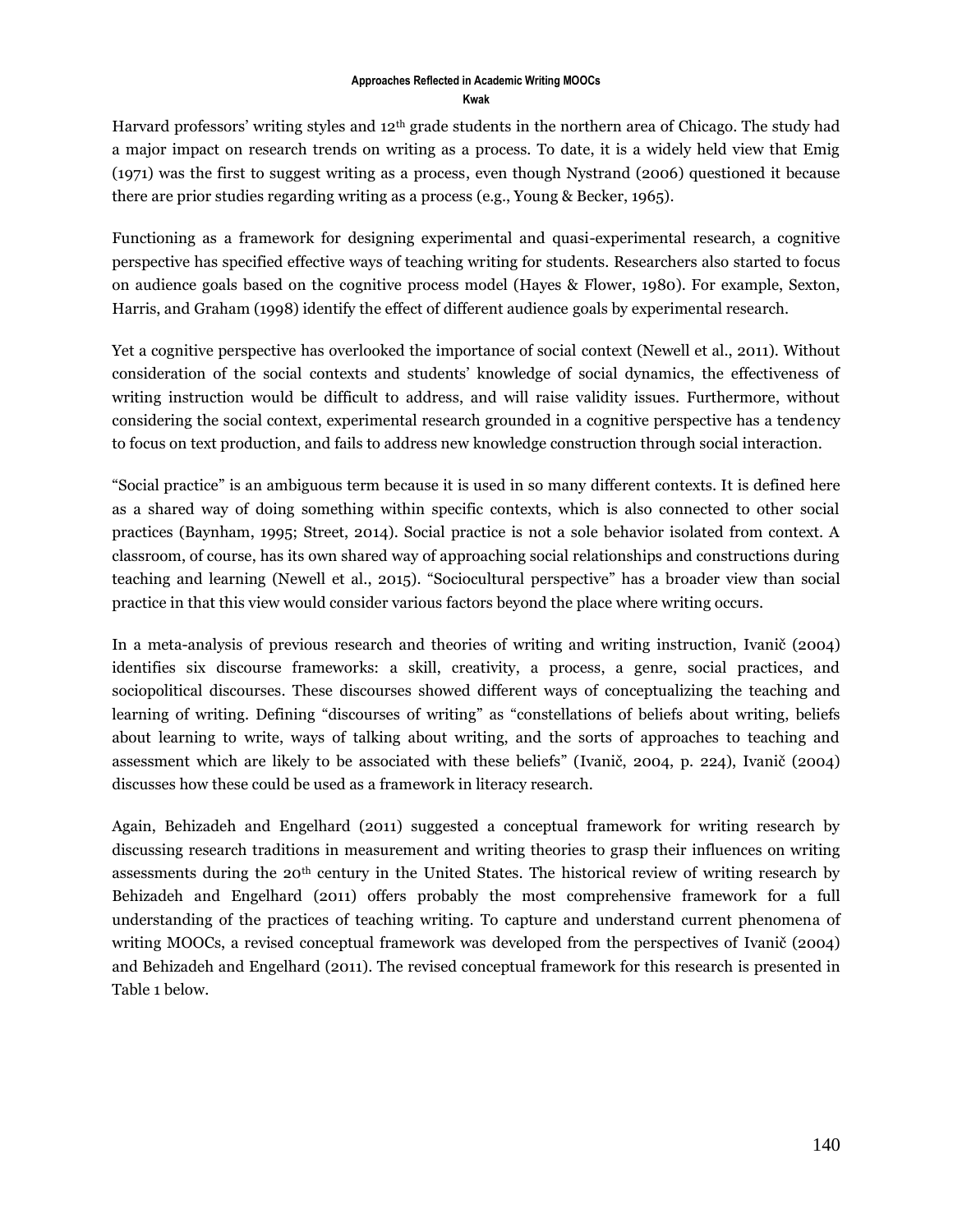Table 1

 $\blacksquare$ 

| <b>Approaches</b>                   | <b>Focus of teaching and</b><br>learning                                                                       | Focus of research and<br>theoretical perspective |
|-------------------------------------|----------------------------------------------------------------------------------------------------------------|--------------------------------------------------|
| Writing as a skill                  | Textual features, forms, and<br>correctness                                                                    | Textual analysis                                 |
| Creative writing                    | Interesting content and style,<br>enjoyment of literature, self-<br>expression                                 | Textual analysis<br>Cognitive perspective        |
| Writing as a process                | Cognitive and practical process<br>of writing                                                                  | Cognitive psychology<br>Cognitive perspective    |
| Writing as a social practice        | Social interactions between<br>teacher and students, writing<br>event, writing according to<br>social contexts | Ethnography<br>Social practice perspective       |
| Writing in a socio-cultural context | Broader contexts of writing,<br>social forces, power relations, a<br>critical awareness                        | Mixed methods<br>Social practice perspective     |

*Revised Conceptual Framework for Writing Instruction*

The first column lists the five types of conceptualization of writing that are used to analyze writing MOOCs in the main section of this paper. The next column represents the main focus of the teaching and learning of writing. These classified foci are not necessarily neatly compartmentalized because different approaches could have some commonalities and overlapping characteristics in some ways. Ivanič (2004) and Behizadeh and Engelhard (2011) also pointed out their difficulties in distinguishing an approach among others due to overlapping characteristics.

Writing as a skill perspective assumes that writing is a unitary behavior in decontextualized contexts. In this view, teachers expect their students to apply what they learned into new writing tasks, regardless of text type or context. What counts as good writing in this perspective is tied to the correctness of linguistic forms (Lunsford, 1986). What counts as good writing does not change from context to context, thus students are expected to reproduce accurate or proper linguistic patterns. Learning to write consists of learning the mechanics, correct usages, and formal features of academic writing explicitly. In the practice of teaching based on writing as a skill approach, writing is usually taught as an isolated set of skills, rather than an integration of reading.

A creative writing approach emerged as a response to the necessity of expanding the scope of writing, looking for critical, imaginative, and creative activities. For instance, Searles and Carlsen (1960) reported limits on writing as a skill perspective and argued that writing instruction should be changed in order to widen or shift from static forms of language to creativity. From the perspective of creative writing, teachers emphasized the importance of "meaning" rather than the correctness of linguistic forms because writing is used as a tool for the enjoyment of literature. In fact, considering many language arts teachers are teachers of literature, this is not a surprising phenomenon. Therefore, writing activity is valued as it is in the meaning-making process. Contrary to writing as a skill approach, in this view, students often learn how to write implicitly by reading exemplary texts by others as a model. This view of writing values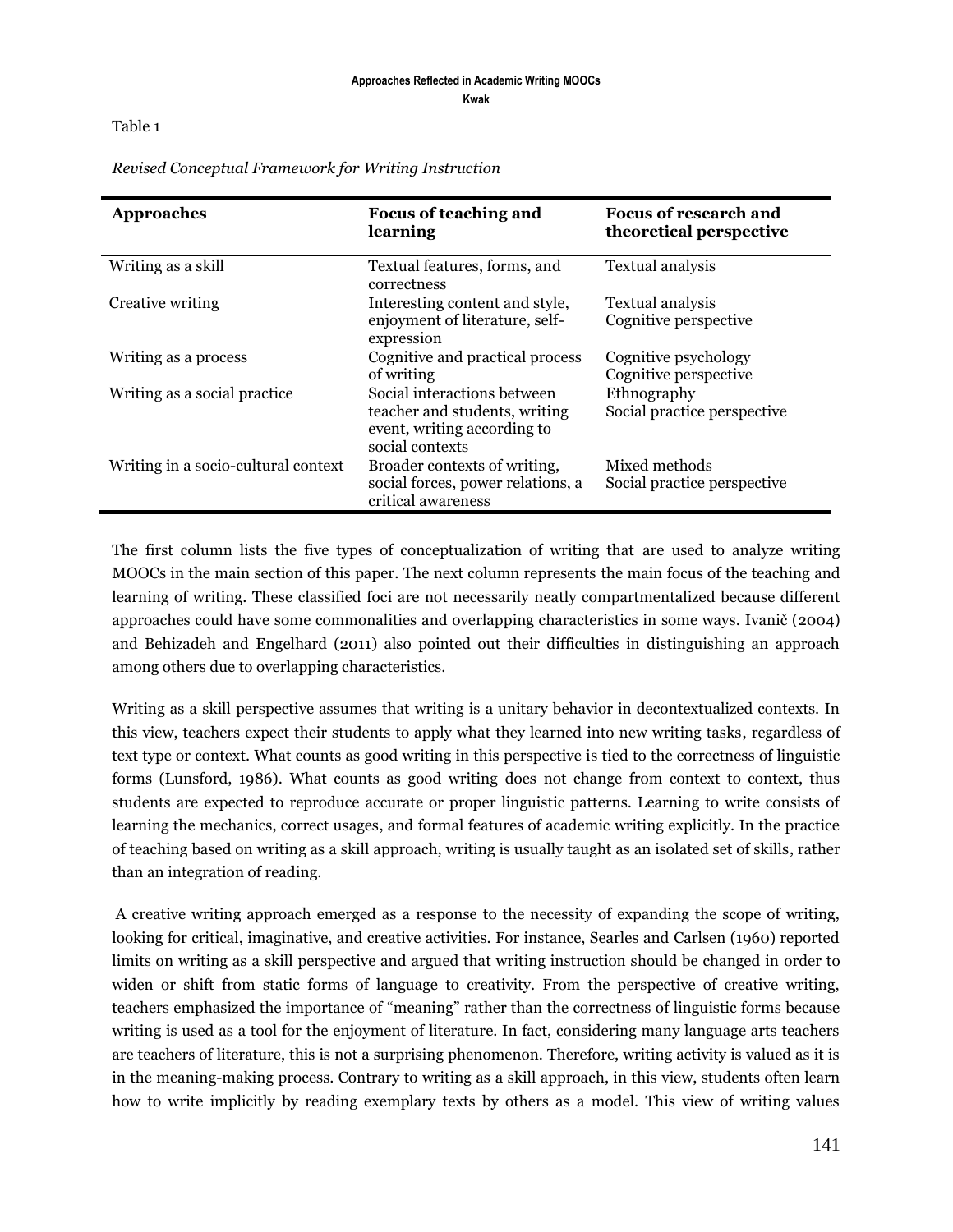learners' voices, and what counts as good writing, is determined by criteria borrowed from the field of literature.

In writing as a process approach, three stages of compositing processes became central: planning, drafting, and revising. Along with these compositing processes, individual cognitive processes have also attracted researchers' attention (Flower & Hayes, 1980). As mentioned above, this is important because researchers began to pay more attention to processes of writing instead of the text as a final product. As a reflection of this approach, a growing number of teachers began to adopt this method for their writing instructions, and indeed this approach has become popular since the 1980s. From this perspective, learning to write involves learning what to do in each stage of composing processes explicitly (Behizadeh & Engelhard, 2011).

During the 1970s and 1980s, while numerous studies have attempted to explain writing as a process, writing as a social practice perspective was also emerging. From the perspective of writing as a social practice, the teaching and learning of writing cannot be conceptualized in decontextualized settings (Heath, 1983; Street, 1984). Writing is conceptualized as a purpose-driven written communication, and different social practices could have an influence on writing practice (Ivanič, 2004). In this view, the main weakness of writing as a process and writing as a skill approaches is the failure to consider social contexts.

Specifically, classroom culture, interaction between a teacher and students, patterns of assigning writing tasks, space, and resources have been observed and analyzed from the ethnographic perspective to explain teaching and learning writing. Writing as a social practice is, thus, not a formulaic matter in decontextualized settings. From writing as a social practice approach, learning to write encompasses understanding the nature of writing implicitly by participating in communities of writing practices.

Writing in a socio-cultural context approach is also focused on the context of writing. With this regard, this view and writing as a social practice become somewhat blurred. However, in contrast to writing as a social practice that concerns the context writing in which occurs, writing in a socio-cultural perspective focuses on the wider aspects of writing activity and contexts. For instance, how social forces, power relations, or an author's identity could shape writing practices would be the main interests in writing in a sociocultural context perspective. To be more specific, in this view, student writing abilities are not only explained by student papers or teacher's feedback within a classroom context, but also by cultural backgrounds, community, a student's life, and home practices.

The primary focus of this study is on the writing MOOCs. Writing MOOCs that draw on the conceptual framework described above as the foundation of generating a coding frame were explored. Subcategories of a coding frame were generated to specify different attributes of writing approaches. More specifically, the study identifies what approaches were adopted in six different writing MOOCs. This limited number of writing courses were selected to investigate certain characteristics of "academic" writing MOOCs. What follows is a discussion of related research and the specific methods used for this study.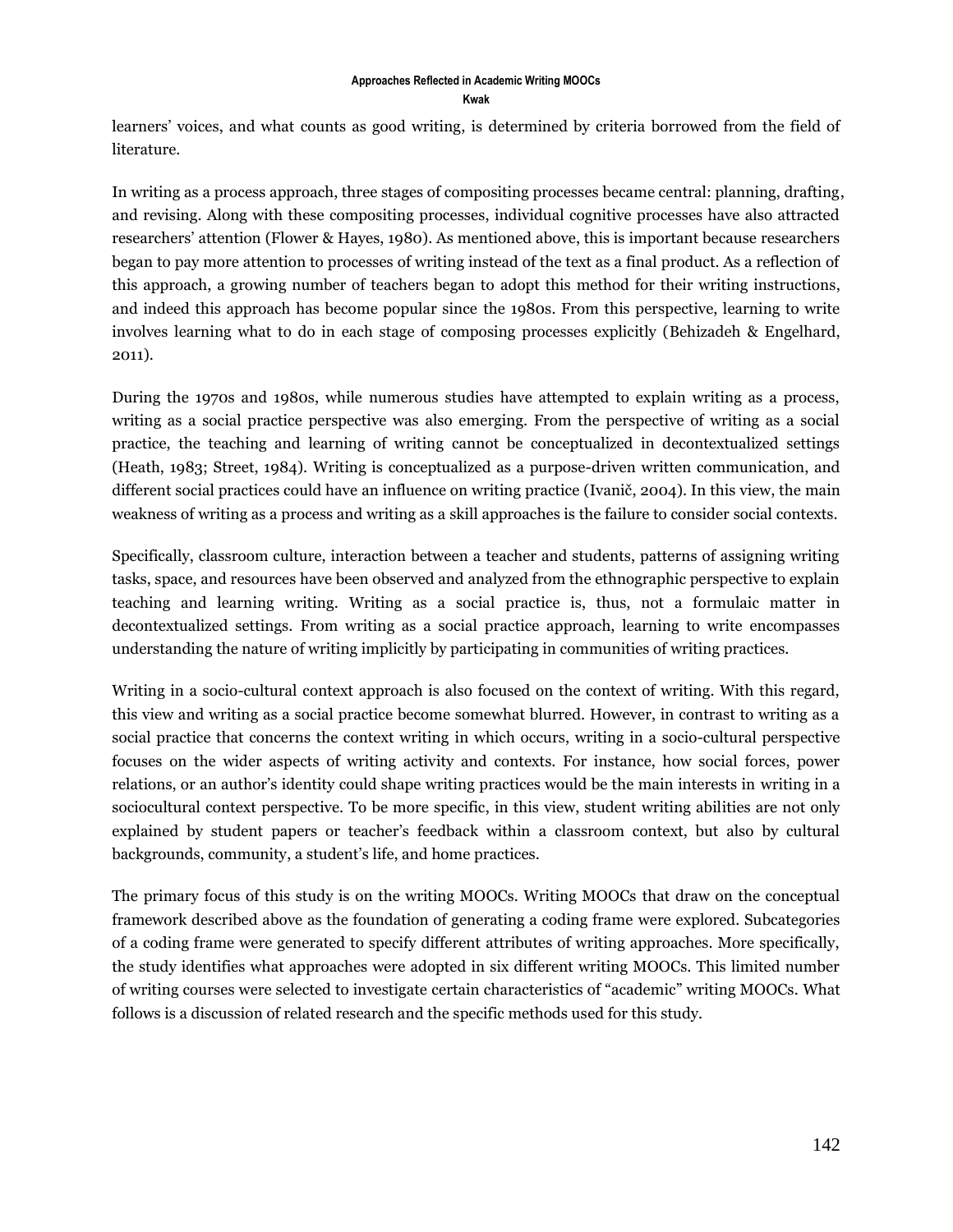## **Related Research**

Although a large number of learners have taken writing MOOCs, a search of the literature revealed few studies have investigated this topic. For instance, a Google Scholar search using "writing MOOC" and "writing MOOCs" yields fewer than 25 and 50 hits, respectively. Unfortunately, looking closer, most of them are not closely associated with writing MOOCs; almost all papers are conference proceedings and broader views of MOOC pedagogies. However, educational researchers and literacy scholars also recognize the need for a scholarly exploration of teaching and learning writing through MOOCs (Comer & White, 2016; Griffin & Minter, 2013; Suen, 2014). Research is needed to improve our understanding of writing MOOCs, especially given the current demands and trends for teaching and learning through MOOCs. Yet few studies have investigated writing MOOCs in any systematic way, with much less research on academic writing MOOCs at university level (Hewett, 2015).

Reflecting on how the Rhetorical Composing MOOC was re-edited and re-recorded with a new understanding of writing MOOCs, Halasek et al. (2014) reported that their assumptions had been challenged continuously by the realities of the writing course: participants, online discussion forums, and different roles as teachers. After describing how their writing MOOCs reshaped and reframed their questions and understanding, Halasek et al. concluded, "it's still premature to make definitive claims about how (or how effectively) MOOCs will transform the teaching of writing" (2014, p. 165). This study suggests that teachers' underlying assumptions and reframed understanding may have an immediate influence on what instructional plans teachers designed.

Recently, Comer and White (2016) shared their experience of designing writing assessments in academic writing MOOCs. They identified three categories of challenges to writing MOOCs: the absence of an available model for writing MOOCs; decontextualized writing assessments; and difficulty of disciplinebased writing assessments. A key finding was that although many learners failed to achieve the learning objectives, some learners reflected on themselves as writers, gained writing skills, and raised awareness of global audiences. Comer and White (2016) suggested that writing MOOCs could be a post-secondary educational initiative with well-planned assignments, criteria, and timely support. This suggestion confirmed the need for extra training of instructors for teaching in online settings (Griffin & Minter, 2013).

While these studies provide important insights into the landscape of writing MOOCs, their investigations are not developed within a conceptual framework for writing instruction. Nor do these studies comparatively analyze the teaching of academic writing among different writing MOOCs. Beyond the few studies reviewed here, there is also a prevailing tendency in MOOC research to view writing MOOCs as a static, rather than dynamic, process among various courses in different disciplinary communities and institutions. Against this backdrop, this research is a story of an ongoing exploration of writing MOOCs, and an effort to illustrate the current landscape of writing MOOCs for the teaching and learning of academic writing.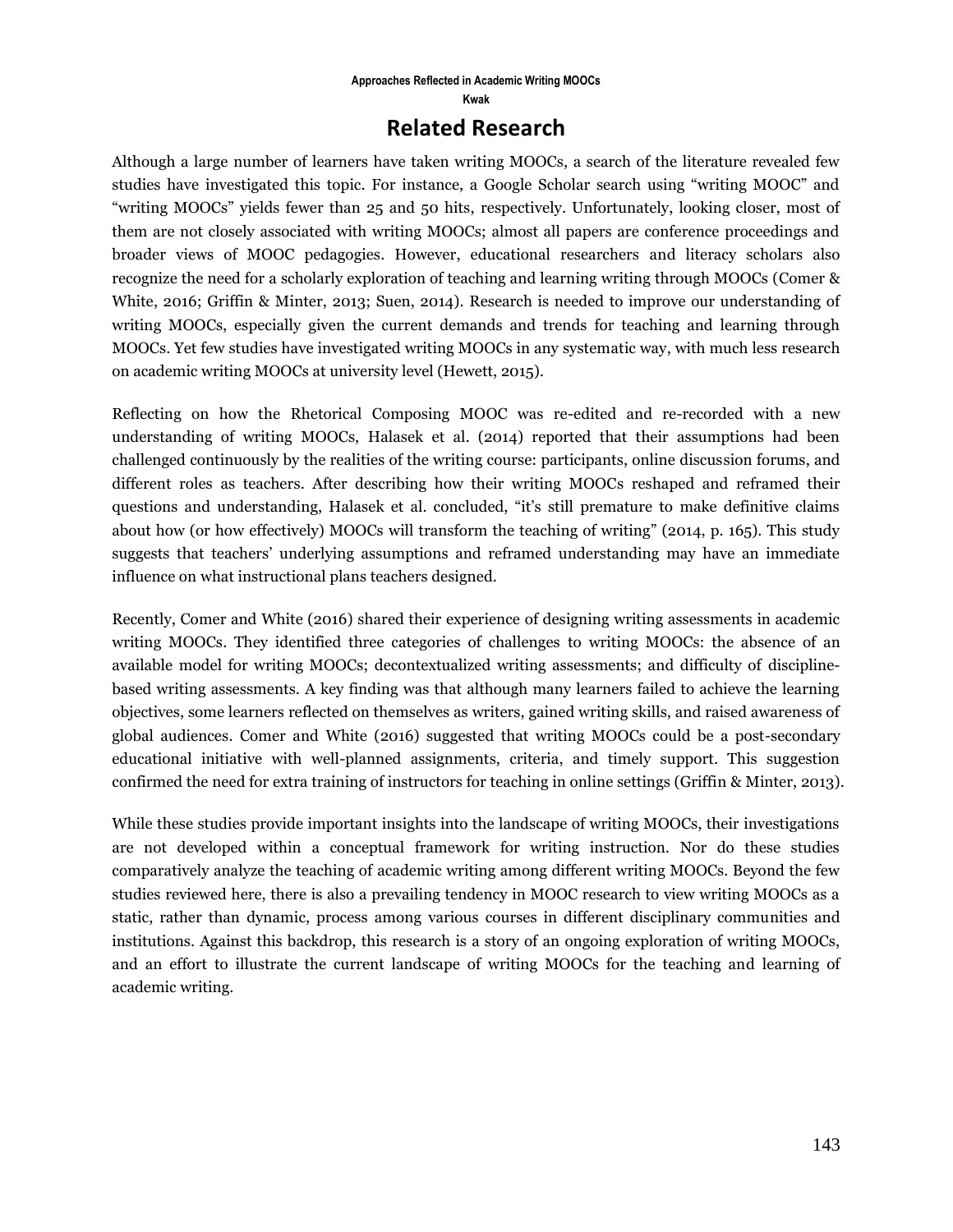## **Research Methods**

The aim of this study was to investigate how instructors of MOOCs teach academic writing. This study relied on data from video lectures, syllabi, assignments, and related materials. I found 50 writing MOOCs and selected only six courses with the exclusion/inclusion criteria for this study (see Appendix A for details of the search). Six writing courses were gathered and analyzed from Coursera, EdX, and Futurelearn. As shown in Table 2, the video lectures averaged 365 minutes, with a range of 40 minutes to over 12 hours. The 40 minute course was considerably shorter than all others in the group, with the next shortest being 145 minutes. The universities providing the online writing courses include large research universities and smaller regional universities in the United States, and a public university in the United Kingdom (all institutions' names are pseudonyms).

#### Table 2

| <b>Sources of data</b>                                                  | Elite Coll.    | Res. U         | <b>State U</b> | Urban U    | Ind. U         | Collab. U   |
|-------------------------------------------------------------------------|----------------|----------------|----------------|------------|----------------|-------------|
| Video lectures                                                          | 752<br>minutes | 285<br>minutes | 304<br>minutes | 40 minutes | 667<br>minutes | 145 minutes |
| Assignments                                                             | $\overline{2}$ | 4              | 6              |            |                | 9           |
| Syllabus                                                                |                |                |                |            | 1              | 1           |
| Artifacts                                                               | 4              | 4              | 151            | 32         | 18             | 48          |
| (e.g.,<br>instructional<br>materials,<br>external sources,<br>and quiz) |                |                |                |            |                |             |

*Data Sources for the Six Writing MOOCs*

### **Coding Video Lectures**

Once video lectures had been collected from six writing MOOCs, we set out to code the videos to identify commonalities and differences among the writing MOOCs. Coders had to infer the underlying assumptions and knowledge from statements by the instructors. In our first cycle of coding, we used the descriptive coding method (Saldaña, 2016) because descriptive coding is useful for analyzing the data's basic topics to assist with answering the general question, "What is going on here?" Our early attempts at coding video lectures of one of six courses resulted in 88% exact agreement between two coders. However, as we proceeded, our attempts at coding had very low agreement, as low as 55%. In addition, exploring video lectures by coding, we grasped the categorization of data, but were not fully satisfied because we began to question whether the subcategories mutually excluded each other.

Consequently, our first cycle of descriptive coding became the basis for a second cycle of coding for more exact agreement. We often discovered that there was some conceptual overlap between categories—more than we had expected. When we disagreed on any item, we resolved disagreements through much rearrangement and reflection on our coding frame. This procedure turned out to be very time-consuming but worth the effort to produce an accurate coding frame. On this second round of coding, all disagreements were resolved with the revised coding frame.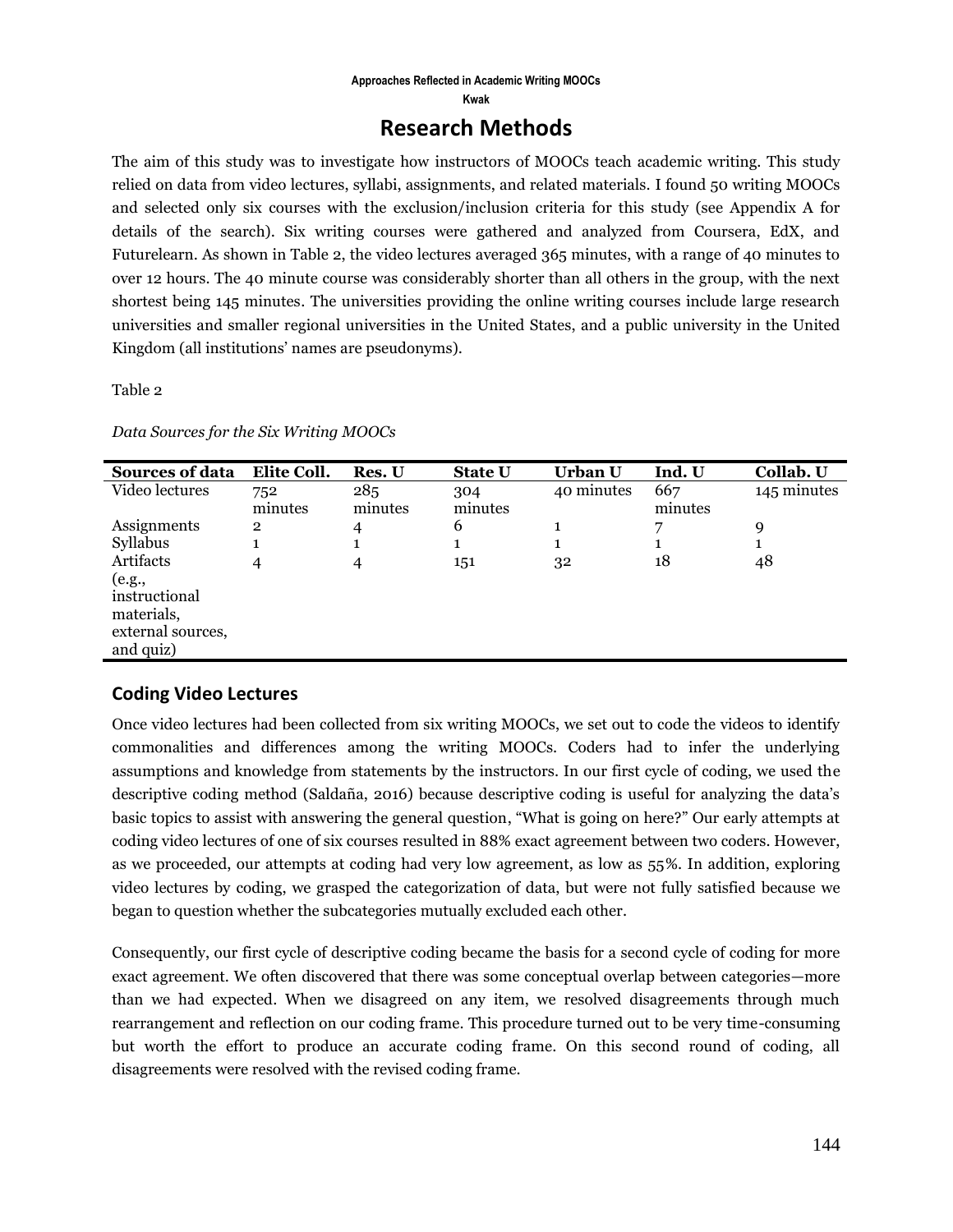#### **Approaches Reflected in Academic Writing MOOCs Kwak**

In the third round of coding, to assess the reliability of a coding frame, each coder used the same coding frame to analyze the video lecture transcripts a week after the second round. This comparison across two points in time confirmed that the coding frame was reliable as the results remained stable (Schreier, 2012).

#### Table 3

#### *Cross-Course Comparison*

|                                           |                | <b>Elite</b><br>Coll. |                          | Res. U                  |                        | <b>State U</b>  |                          | Urban U                      |     | Ind. U          |           | Collab.<br>U    |
|-------------------------------------------|----------------|-----------------------|--------------------------|-------------------------|------------------------|-----------------|--------------------------|------------------------------|-----|-----------------|-----------|-----------------|
| Code                                      | N <sub>o</sub> | $\overline{\%}$       | $\overline{\text{No}}$   | $\overline{\%}$         | $\overline{\text{No}}$ | $\overline{\%}$ | $\overline{\text{No}}$   | $\overline{\%}$              | No  | $\overline{\%}$ | No        | $\overline{\%}$ |
|                                           | ٠              |                       | $\bullet$                |                         | ٠                      |                 | ٠                        |                              | ٠   |                 | $\bullet$ |                 |
| Writing as a skill                        |                |                       |                          |                         |                        |                 |                          |                              |     |                 |           |                 |
| <b>Textual features</b>                   | 182            | 26                    | 25<br>$\mathbf 0$        | 87                      | 116                    | 40              | 14                       | 28                           | 60  | 9               | 60        | 43              |
| Accuracy                                  | 78             | 11                    | $\overline{\phantom{0}}$ |                         | 16                     | 6               | 10                       | 20                           | 20  | 3               | 10        | 7               |
| <b>Structures</b>                         | 299            | 43                    | 20                       | 7                       | 116                    | 40              | 10                       | 20                           | 140 | 22              | 30        | 21              |
| Creative writing                          |                |                       |                          |                         |                        |                 |                          |                              | 10  | $\mathbf{2}$    |           |                 |
| Writing as a process<br>Peer/Tutor review |                |                       |                          |                         |                        |                 | $\overline{\mathcal{A}}$ | 8                            | 120 | 19              | 20        | 14              |
| <b>Strategies</b>                         | 5              | 9                     |                          |                         | 24                     | 8               | 8                        | 16                           | 210 | 33              | 15        | 11              |
| Writing as a social practice              |                |                       |                          |                         |                        |                 |                          |                              |     |                 |           |                 |
| Social interactions                       |                |                       |                          |                         |                        |                 |                          |                              | 10  | $\overline{2}$  | 5         | 4               |
| Writing event                             |                |                       |                          |                         |                        |                 |                          | $\overline{\phantom{a}}$     | 10  | $\overline{2}$  |           |                 |
| Social contexts                           | 13             | $\overline{2}$        | 10                       | $\overline{4}$          |                        |                 |                          |                              | 20  | 3               |           |                 |
| Writing in a socio-cultural<br>context    |                |                       |                          |                         |                        |                 |                          |                              |     |                 |           |                 |
| Broader context of writing                | 13             | $\overline{2}$        |                          |                         |                        |                 |                          |                              | 10  | $\mathbf{2}$    |           |                 |
| Critical awareness                        |                |                       |                          |                         |                        |                 |                          | $\qquad \qquad \blacksquare$ | 20  | 3               |           |                 |
| Reflection                                | 52             | 7                     |                          |                         | $\overline{4}$         | $\mathbf{2}$    | $\overline{2}$           | $\overline{4}$               | 10  | $\overline{2}$  |           |                 |
| Announcement                              |                |                       | 5                        | $\overline{\mathbf{2}}$ | 12                     | $\overline{4}$  | $\mathbf 2$              | $\overline{4}$               |     |                 |           |                 |

*Note.* All percentages were rounded using the convention of rounding up for .5 and greater, and rounding down for percentages lower than .5. The # columns refer to the approximate frequencies with which video lectures attributed their teaching to particular approaches. The % columns refer to the approximate percentage of the total codes for that category.

### **Analysis of Materials**

For the analysis of syllabi, each syllabus was read three times. For the first reading, analytic memos were taken to gather initial impressions from the required books, articles, and assignments to carefully identify their overall structure and teaching methods the syllabi revealed. First reading of the syllabi revealed that the investigation should be extended to the next three features: the approaches to teaching writing in online contexts, the types of assignments/tasks for students to learn academic writing, and what approaches are reflected on these online writing instructions.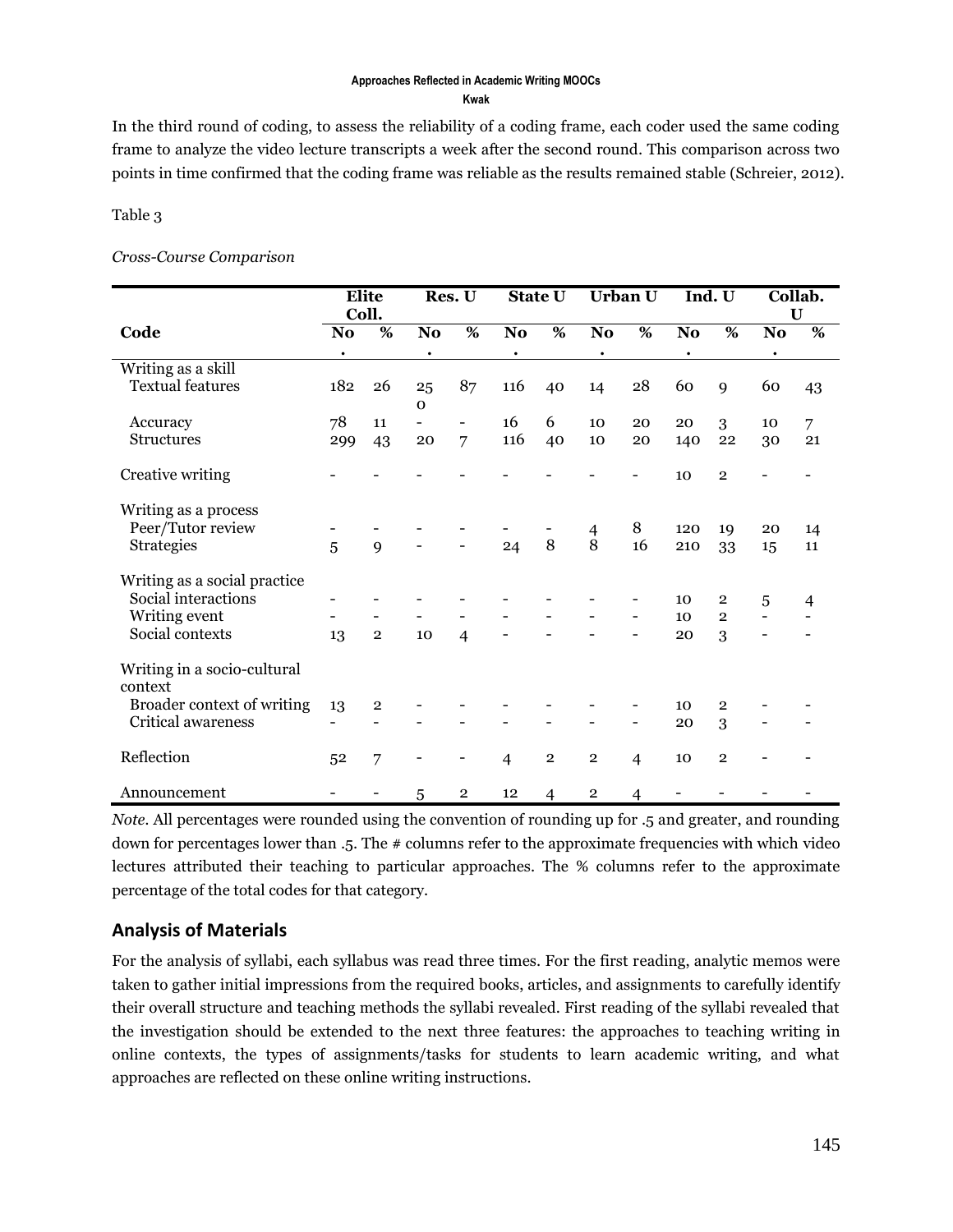To explore these three features of writing MOOCs, during the second reading of the syllabi, the required/recommended textbooks or articles were evaluated, while video lectures and writing assignments were analyzed in order to grasp the instructors' concerns and ideals regarding their writing instruction. Drawing on the theoretical framework as discussed in the previous section, each writing course or section of a writing course were classified by their approaches to teaching writing on the basis of analysis of video lectures, syllabi, and assignments. The third reading of the syllabi was to finalize categorizations and focus on the extent to which the differences between these online and traditional courses are emerging; to tie up the loose ends. This research was not designed to identify the effectiveness of writing instructions but to examine the writing instruction itself and approaches reflected within it. Analysis of pre- and post-tests of students' writing was not a part of this research.

## **Results and Discussion**

In this paper, I argued that writing MOOCs have strong tendencies to adhere to a traditional model of teaching and learning of writing, "writing as skills." This is important as these findings show most current writing MOOCs still focus on teaching and learning textual structures, and rely on traditional methods of teaching writing, despite various writing theories. A considerable amount of literature has revealed the phenomena that the practices of teaching writing in face-to-face settings are far removed from writing theories or research (Aull & Lancaster, 2014; Crossley, Roscoe, & McNamara, 2014; Doolan, 2014; Hanauer, 2015; Imbrenda, 2016). It can thus be suggested that the same phenomena were founded in writing MOOCs.

Table 4

|                | Elite Coll.                                                                          | Res. U                                                                           | <b>State U</b>                                                                                              | Urban U                                                                 | Ind. U                                                      | Collab. U                                                                               |
|----------------|--------------------------------------------------------------------------------------|----------------------------------------------------------------------------------|-------------------------------------------------------------------------------------------------------------|-------------------------------------------------------------------------|-------------------------------------------------------------|-----------------------------------------------------------------------------------------|
| Approach       | Writing as<br>a skill                                                                | Writing as a<br>skill                                                            | Writing as<br>a skill                                                                                       | Writing as a<br>skill                                                   | Writing as<br>a process                                     | Writing as a<br>skill                                                                   |
| Goals          | Editing<br>and<br>revising<br>drafts for<br>better<br>sentences<br>and<br>paragraphs | Effective<br>composition<br>of alphabetic,<br>visual, and<br>multimodal<br>texts | Conductin<br>g academic<br>research<br>and to<br>express<br>ideas<br>clearly in<br>an<br>academic<br>format | Writing with<br>good<br>academic<br>style<br>focusing on<br>grammar     | Examinin<br>g the<br>stages of<br>the<br>writing<br>process | Learning<br>about<br>defining and<br>supporting<br>an important<br>belief in<br>writing |
| <b>Beliefs</b> | Principles<br>of effective<br>writing in<br>the fields<br>of science                 | Rhetoric as a<br>framework for<br>understandin<br>g different<br>texts           | Writing as<br>a set of<br>skills at<br>college<br>level                                                     | Remedial<br>English for<br>learners<br>from non-<br>elite<br>background | Writing<br>strategies<br>and<br>reflection<br>as a writer   | Rhetorical<br>concepts that<br>help learners<br>to<br>communicat<br>e effectively       |

*Courses' Goals, Beliefs, and Assessment for Approaches*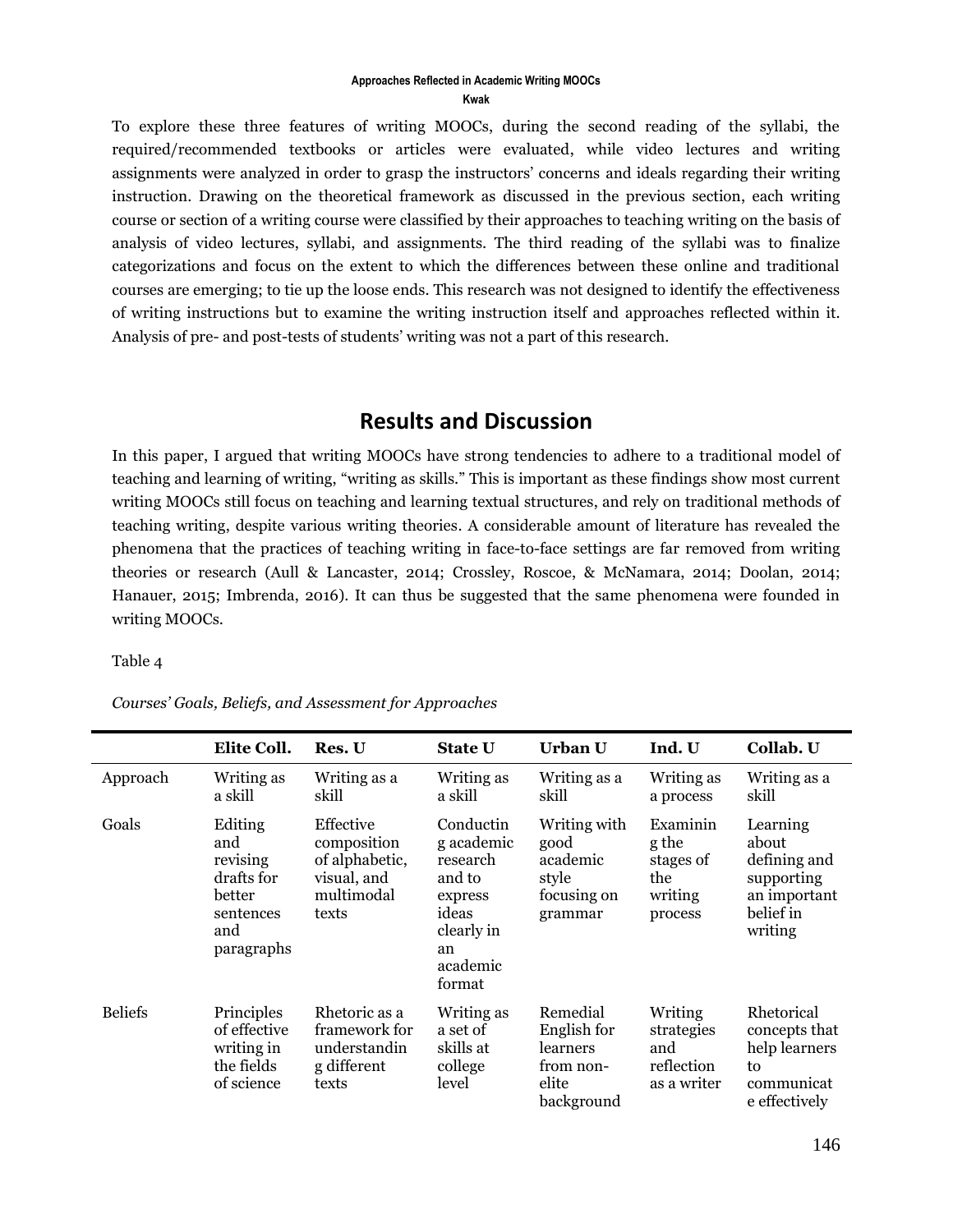#### **Approaches Reflected in Academic Writing MOOCs Kwak**

| I | ۰, | I<br>I |  |
|---|----|--------|--|

| Assessment | Taking<br>quizzes,<br>drafting,<br>peer<br>reviews,<br>and a<br>multiple-<br>choice test | Creating a<br>plan,<br>composing,<br>making a<br>visual<br>argument,<br>and peer<br>review | Conductin<br>g research<br>on an<br>academic<br>topic | Writing the<br>first draft in<br>five-<br>paragraph<br>theme | Analyzing<br>a visual<br>image,<br>developin<br>g a case<br>study, and<br>writing an<br>op ed | Composing a<br>personal<br>philosophy<br>essay, visual,<br>and<br>presentation |
|------------|------------------------------------------------------------------------------------------|--------------------------------------------------------------------------------------------|-------------------------------------------------------|--------------------------------------------------------------|-----------------------------------------------------------------------------------------------|--------------------------------------------------------------------------------|
|------------|------------------------------------------------------------------------------------------|--------------------------------------------------------------------------------------------|-------------------------------------------------------|--------------------------------------------------------------|-----------------------------------------------------------------------------------------------|--------------------------------------------------------------------------------|

### **Writing as a Skill**

In a writing MOOC provided by Urban University, the book, *Grammar for Writing Study Book* by Anne Vicary (2014) was selected as the foundation for writing instruction and instructional plans. Needless to say, this book was published to help with understanding and using grammar for accurate English. During the first week of this course, an essay was presented as a sample to be examined and to discuss how to improve the quality of writing. In this sample essay, an instructor spent most of the time pointing out low levels of paragraphing, problems of choosing verbs, and punctuation issues.

Discussing the revision process with the revised sample essay, large portions of the lecture is, again, centered on linguistic forms rather than other areas of writing. In terms of organization, a five-paragraph theme was introduced as an exemplary model, and learners had opportunities to practice writing with this form. The team of instructors continued to stress the importance of grammatical accuracy for good academic writing by teaching different tense and sentence types throughout the third week. Sometimes, they attempted to teach planning and drafting, but most of their suggestions for improvement were focused on grammatical accuracy when discussing a sample essay.

Instructor: Let's take a look at her first mistake. "Most of primary school are begin to teach English." This should be "most primary schools are beginning to teach English." We don't need the "of" with "most." And "primary school" should be plural, as she's referring to primary schools in general. Also, she's tried to use the present continuous, but you need I-N-G at the end: "are beginning."

Let's look at the next point. Chaohua wrote, "Some children start to learn English." But again, she's talking about a temporary situation or a changing situation, so she should have used the present continuous here. "Some children are starting to learn English." In the next sentence, she wrote, "It also has many language schools." But she should have put, "There are also many language schools," as she's introducing a new idea.

Likewise, a writing MOOC designed by State University also relied predominantly on writing as a skill approach. This course explicitly showed a strong tendency to emphasize the importance of learning linguistic forms and grammatical accuracy in writing instruction. For instance, before introducing how to plan a research paper, 12 weeks of study, three-fifths of the whole session, were designed for teaching grammar, punctuation, paragraphs, and thesis statements.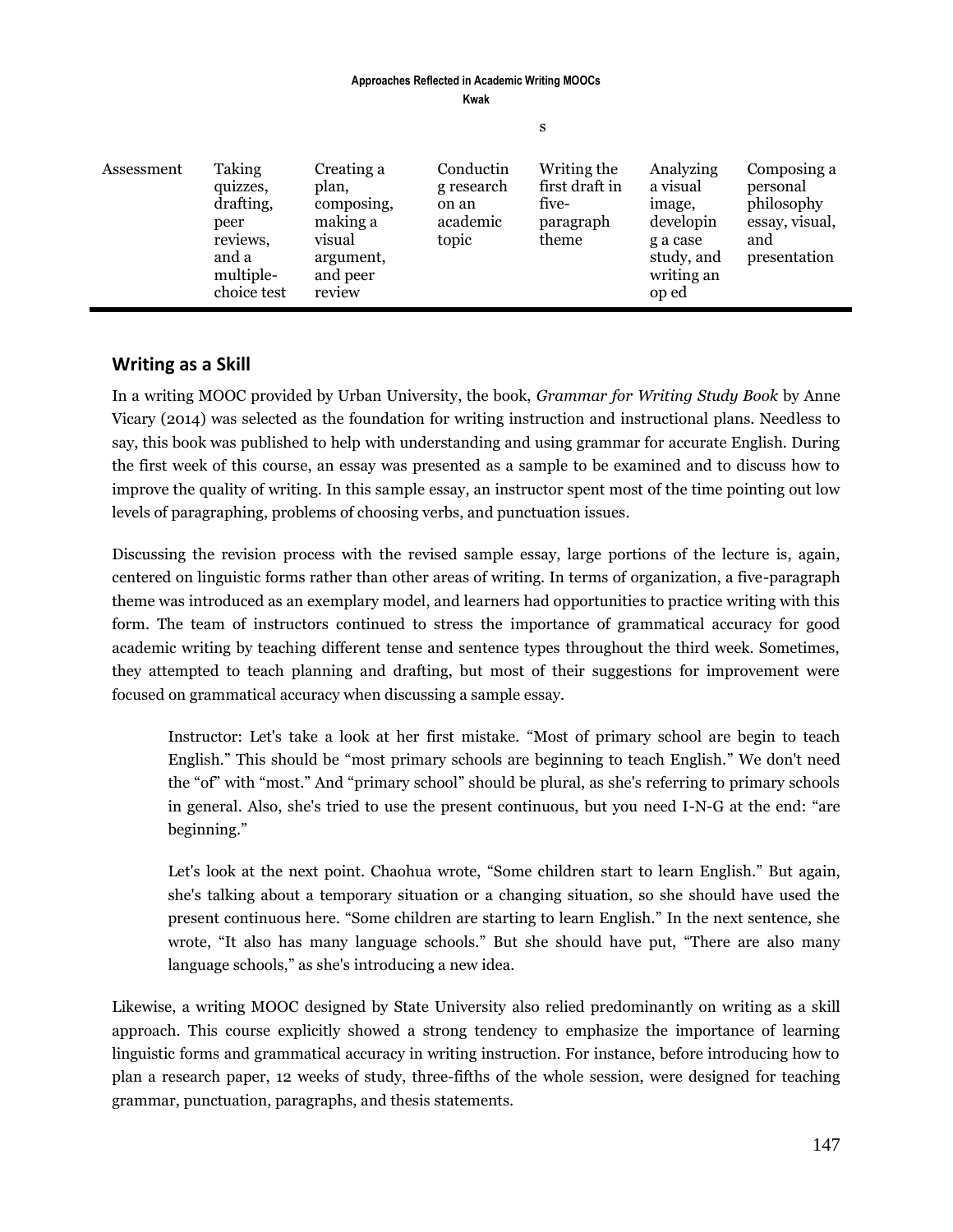As a final project, learners chose their own research topics, planned, and wrote a 7-8 page paper in accordance with the linguistic rules and forms they learned before. Similarly, no significant differences were found in either course from Collaborative and Research universities, in that both courses also focused on textual features with rhetorical concepts for teaching appropriate forms that would be accepted in university contexts.

Interestingly, Elite College designed a writing course particularly for composing scientific research papers. Yet, further analysis showed that most sessions considered appropriate forms of writing and grammatical accuracy. Grammar and sentences were the main topic of the video lectures. In addition, most quizzes and final examinations consisted of multiple-choice tests for the knowledge of grammar.

### **Writing as a Process**

The results of this study indicate that five out of six writing MOOCs could be classified into the writing as a skill category. Contrary to these five courses, one writing course by Independent University was more concerned with writing strategies, a reflection on identity as a writer, and different stages of writing, rather than surface features of text. The instructor revealed her view of writing instruction explicitly by stating:

Why is this course not about grammar and syntax? Grammar and syntax are important, but writing is about much more than these elements. Effective writing involves learning how to articulate strong arguments, read closely and critically, engage with the work of others, integrate evidence, and address reader expectations and disciplinary contexts. This course focuses primarily on these elements of writing.

She employed this approach to introduce her students to academic writing in college. Rather than focusing on the text as a final product, she made students reflect on their identity as writers and encouraged them to keep a portfolio of their writings for the course.

I strongly recommend that you create a portfolio of your writing for this course. Include in each copy of your writing projects self-reflections, feedback you have received, and samples of your comments to other writers and your discussion-forum contributions. This material will provide evidence of your accomplishments and help you grow as a writer.

This perspective of learning writing could lead her students to critically think about the ways of writing meaningfully. During the video lectures, it was observed that the instructor made manifest her writing as a process approach through illustrations of the stages of the writing process with integrating quotes, evidence, and feedback. Three writing projects as assignments were given to students in order to grasp the principles of writing as a process by analyzing texts, responding toward revision, and achieving cohesion.

## **Discussion**

I illustrated that the writing as a skill approach is dominant in current writing MOOCs through an exploration of six academic writing MOOCs at college level. Only one course developed by Independent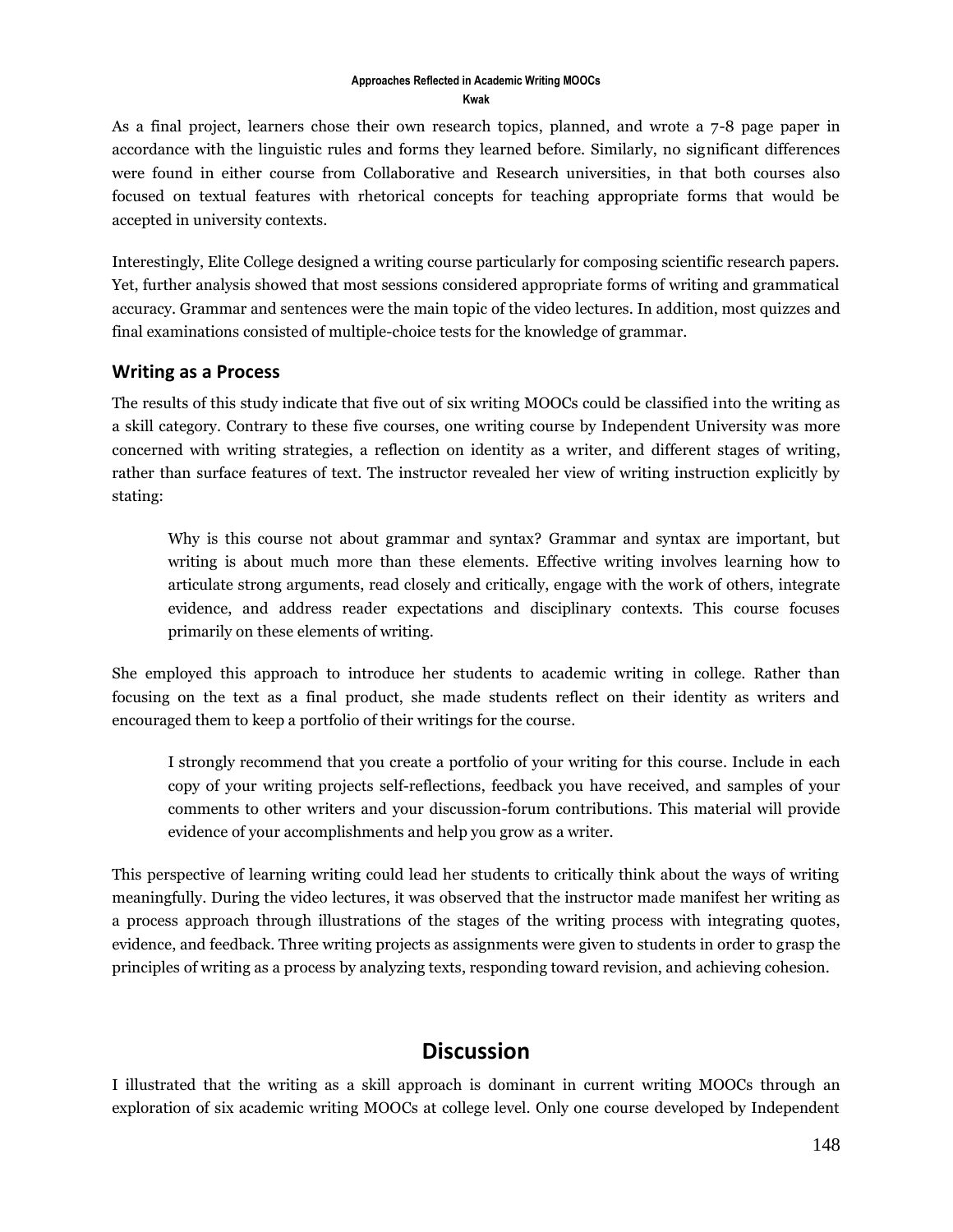University is more tied to the writing as a process approach. Writing MOOCs from the view of writing as skills tend to emphasize the importance of the correctness of linguistic forms. In the five courses categorized as writing as a skill, writing is usually regarded as a transferable skill. In other words, writing practice was not changed from context to context, and this was the same phenomenon even in the course by Independent University. Thus, students were expected to memorize and reproduce accurate or proper linguistic patterns.

This study of how online writing instructions are shaped by approaches seems to be consistent with other research which found the importance of individual teacher's beliefs, contexts, and constraints (Newell et al., 2014). Considering the context of MOOCs, various student populations from varying educational backgrounds may partly be an external constraint to employ other approaches, such as writing as a social practice or writing in a socio-cultural context. This is because instructors were not able to consider different spectrums of large numbers of student populations when assigning their writing instruction plans.

Is one particular view toward writing MOOCs better than another? Perhaps this is the wrong question to answer. Although, each writing MOOC is categorized based on the theoretical framework discussed, the lines sometimes get blurred. To be more specific, all of the writing MOOCs reflected some attributes of writing as a skill, creative writing, writing as a process, writing as a social practice, and writing in a sociocultural context approach. Thus, one question that could be answered relates to which approach is revealed prominently within each writing MOOC.

Understanding teachers' instructional decisions and the teaching methods is obviously of great importance to writing instruction research (Wilson & Myhill, 2012). In this study, how instructors' approaches are reflected in their methods of teaching writing through online writing instructions were explored. To investigate approaches to teaching academic writing in MOOCs, an analysis of syllabi, video lectures, and assignments was conducted. In this way, these research findings illustrated differing visions of teaching and learning writing, and how different approaches are reflected in teaching methods. This study will also help in developing awareness of attributes of the writing instruction in MOOCs.

### **What This Study Adds**

The question for this study is what approaches are revealed within the teaching methods of writing MOOCs. To answer that, we have looked closely at the features of instructors' statements of video lectures in six writing courses. It should be clear by now that these writing courses differ only slightly in that the "writing as skills" approach is the dominant model for teaching writing. It is interesting to note that all six of the writing MOOCs focused on the student's competence to replicate a text type that would be accepted as a scholarly form, rather than the student's raised awareness of the characteristics of a variety of disciplines.

The main purpose of academic writing MOOCs was, needless to say, to teach academic writing. What is, then, academic writing? The fundamental problem behind this question stems from the complexity of understanding academic texts from novice writers' views. After learning academic writing that was based heavily on the "writing as a skill" approach, novice writers may fail to recognize the coherence and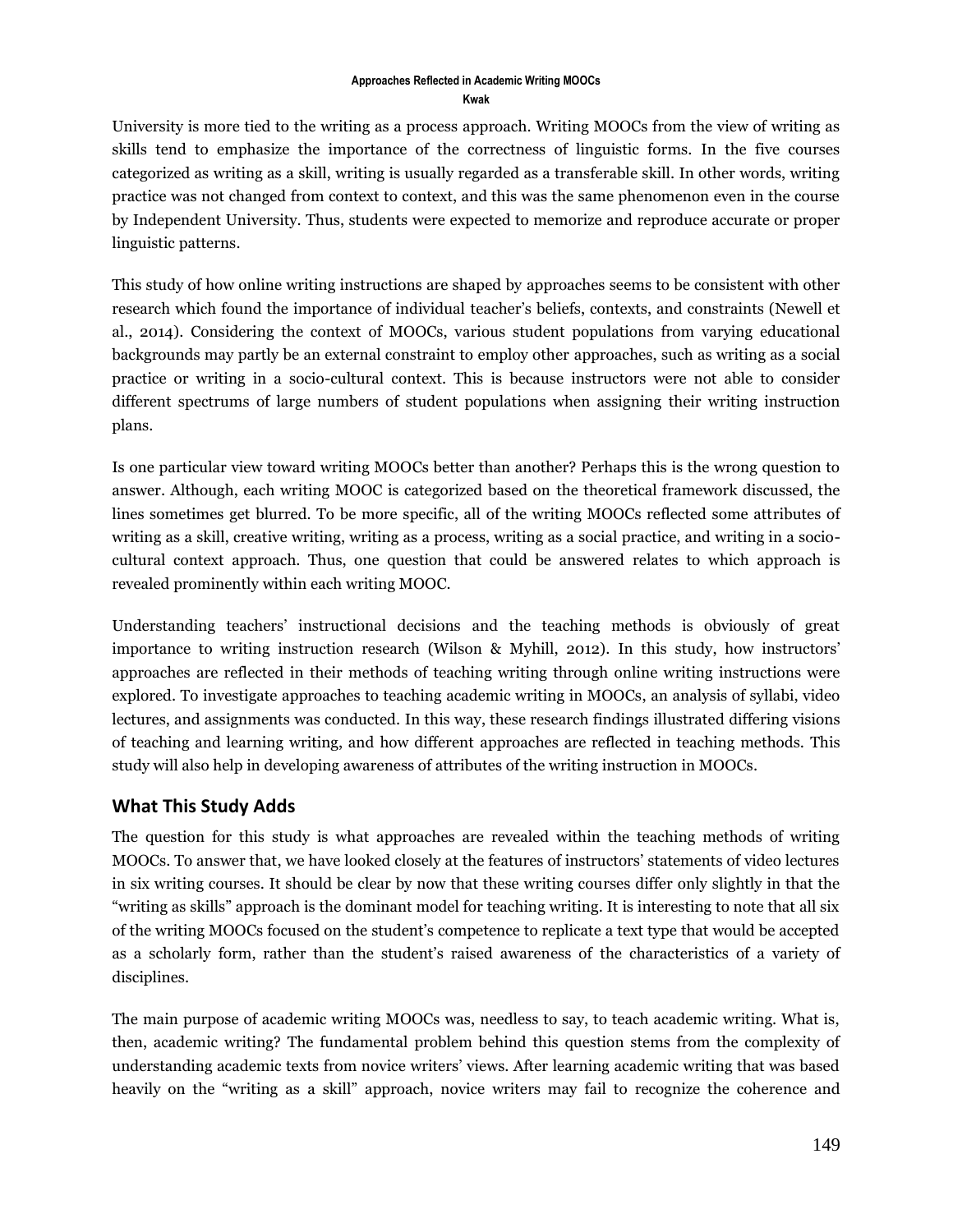meaning of writing as a social interaction between writer and reader, fail to grasp how valued text types are socially constructed, and fail to review their own writing practices, which are ideologically shaped. In other words, without an understanding of writing as a social interaction and social construction, novice writers would end up producing texts only to meet the expectations of their instructors. It could be argued that these negative results were due to the main purpose of the writing as a skill approach: training for reproducing an appropriate text type rather than education for preparing for an unpredictable and unknowable future.

The only exceptional case was the Independent University course, which tried to give opportunities for students to become aware of rhetorical flexibility in different disciplinary contexts by offering multiple interviews with scholars from different disciplines, and at least surface features of various disciplinary texts. This is valuable because students could raise their awareness, the variety of their writing, and their consciousness of different demands of writing challenges. However, the limitation of this course was, as discussed above, that it repeatedly and explicitly regarded writing as a transferable skill from context to context. The Independent University course does not differ from other writing courses in that respect. It is my argument here that academic writing MOOCs should, in the end, prepare students for the unpredictable academic challenges that require an understanding and reformulation of textual variety.

## **Conclusion**

In this investigation, the aim was to uncover the approaches revealed within the teaching methods of writing MOOCs. I argue that most current writing MOOCs at college level rely on a traditional model of teaching writing: writing as a skill. Even during the course developed by Independent University, which showed the *writing as a process* approach, writing is repeatedly considered as a transferable skill, much like the *writing as a skill* perspective. When adopting this approach to teach writing, writing instruction is more concerned with the surface level of the textual features of writing. Learning writing means constructing knowledge of grammar, punctuation, and sentences by reproducing exemplary texts. From this perspective, good writing is the reproduction of text with confidence in linguistic forms as a final product that would be accepted in a university setting.

These findings enhance our understanding of the current landscape of writing MOOCs by analyzing six online writing courses at college level. Drawing on a revised theoretical framework as a lens to explore six writing MOOCs, the present study provides additional evidence with respect to the practice of teaching. Several pieces of research indicated that the practice of teaching writing in the classroom is still relying on traditional models of teaching, regardless of the advances or development of writing research or writing theories (Applebee & Langer, 2013; Behizadeh & Engelhard, 2011). This study confirms previous findings and contributes additional evidence that suggests writing MOOCs revealed the same phenomenon as the practice of teaching in face-to-face settings. This research provides a framework for the exploration of writing MOOCs. It would be interesting to compare experiences of different individual learners within the same writing MOOC for future research.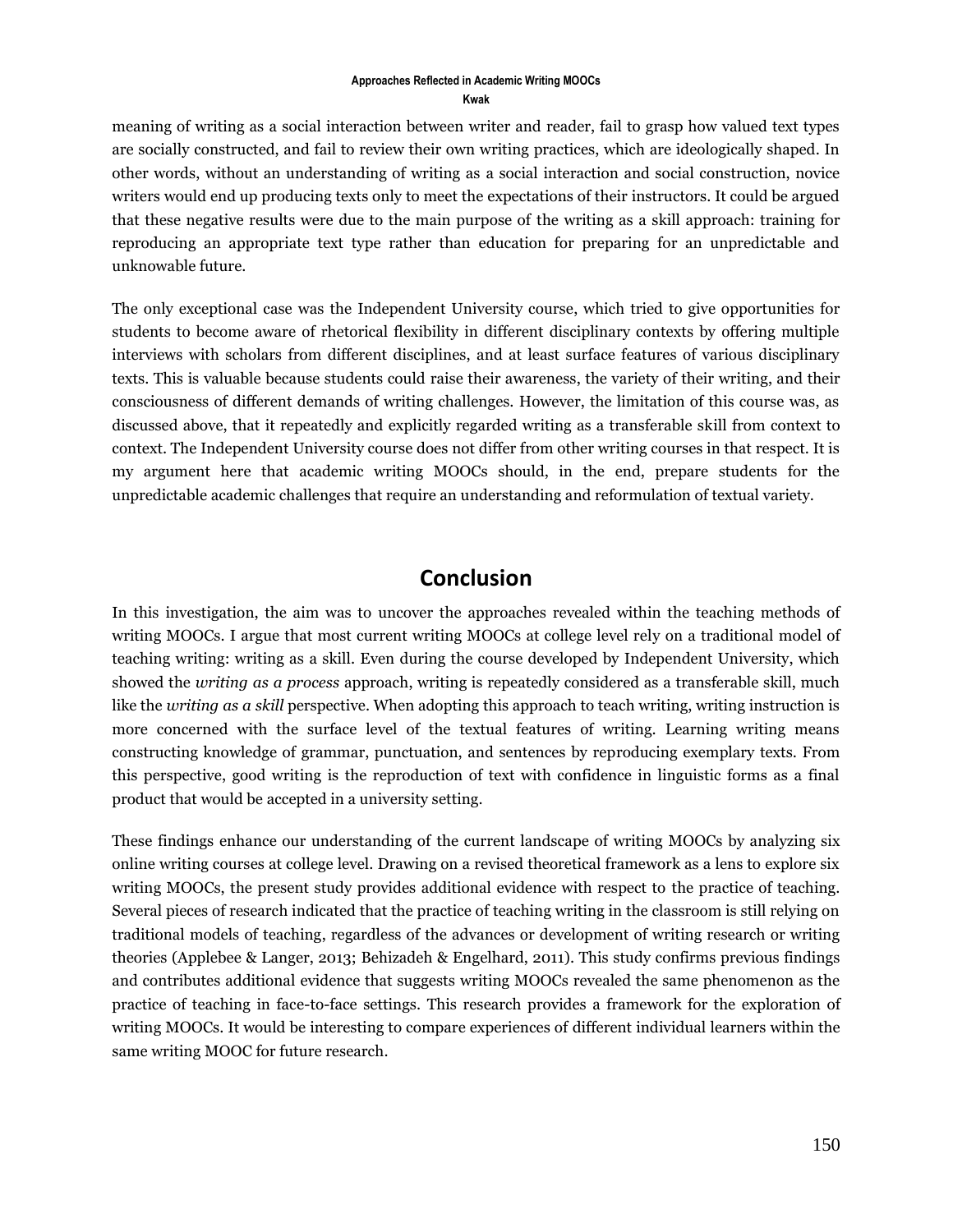### References

- Applebee, A. N., & Langer, J. A. (2013). *Writing instruction that works: Proven methods for middle and high school classrooms*. New York: Teachers College Press.
- Aull, L. L., & Lancaster, Z. (2014). Linguistic markers of stance in early and advanced academic writing: A corpus-based comparison. *Written Communication*, *31*(2), 151-183.
- Baynham, M. (1995). *Literacy practices: Investigating literacy in social contexts*. London: Longman.
- Behizadeh, N., & Engelhard, G. (2011). Historical view of the influences of measurement and writing theories on the practice of writing assessment in the United States. *Assessing writing*, *16*(3), 189- 211.
- Campbell, K. H., & Latimer, K. (2012). *Beyond the five-paragraph essay*. Portland, ME: Stenhouse Publishers.
- Chen, Y. (2014). Investigating MOOCs through blog mining. *The International Review of Research in Open and Distributed Learning*, *15*(2). Retrieved from <http://www.irrodl.org/index.php/irrodl/article/view/1695/2884>
- Comer, D. K., & White, E. M. (2016). Adventuring into MOOC writing assessment: Challenges, results, and possibilities. *College Composition and Communication*, *67*(3), 318-359.
- Crossley, S. A., Roscoe, R., & McNamara, D. S. (2014). What is successful writing? An investigation into the multiple ways writers can write successful essays. *Written Communication*, *31*(2), 184-214.
- Doolan, S. M. (2014). Comparing language use in the writing of developmental generation 1.5, L1, and L2 tertiary students. *Written Communication*, *31*(2), 215-247.
- Emig, J. (1971). *The composing process of twelfth graders*. Champaign, IL: National Council of Teachers of English.
- Flower, L., & Hayes, J. R. (1980). The cognition of discovery: Defining a rhetorical problem. *College Composition and Communication*, *31*(1), 21-32.
- Griffin, J., & Minter, D. (2013). The rise of the online writing classroom: Reflecting on the material conditions of college composition teaching. *College Composition and Communication*, *65*(1), 140- 161.
- Halasek, K., McCorkle, B., Selfe, C. L., DeWitt, S. L., Delagrange, S., Michaels, J., & Clinnin, K. (2014). A MOOC with a view: How MOOCs encourage us to reexamine pedagogical doxa. In S. D. Krause, & C. Lowe (Eds.), *Invasion of the MOOCs* (pp. 156-179). Anderson, South Carolina: Parlor Press.
- Hanauer, D. I. (2015). Measuring voice in poetry written by second language learners. *Written Communication*, *32*(1), 66-86.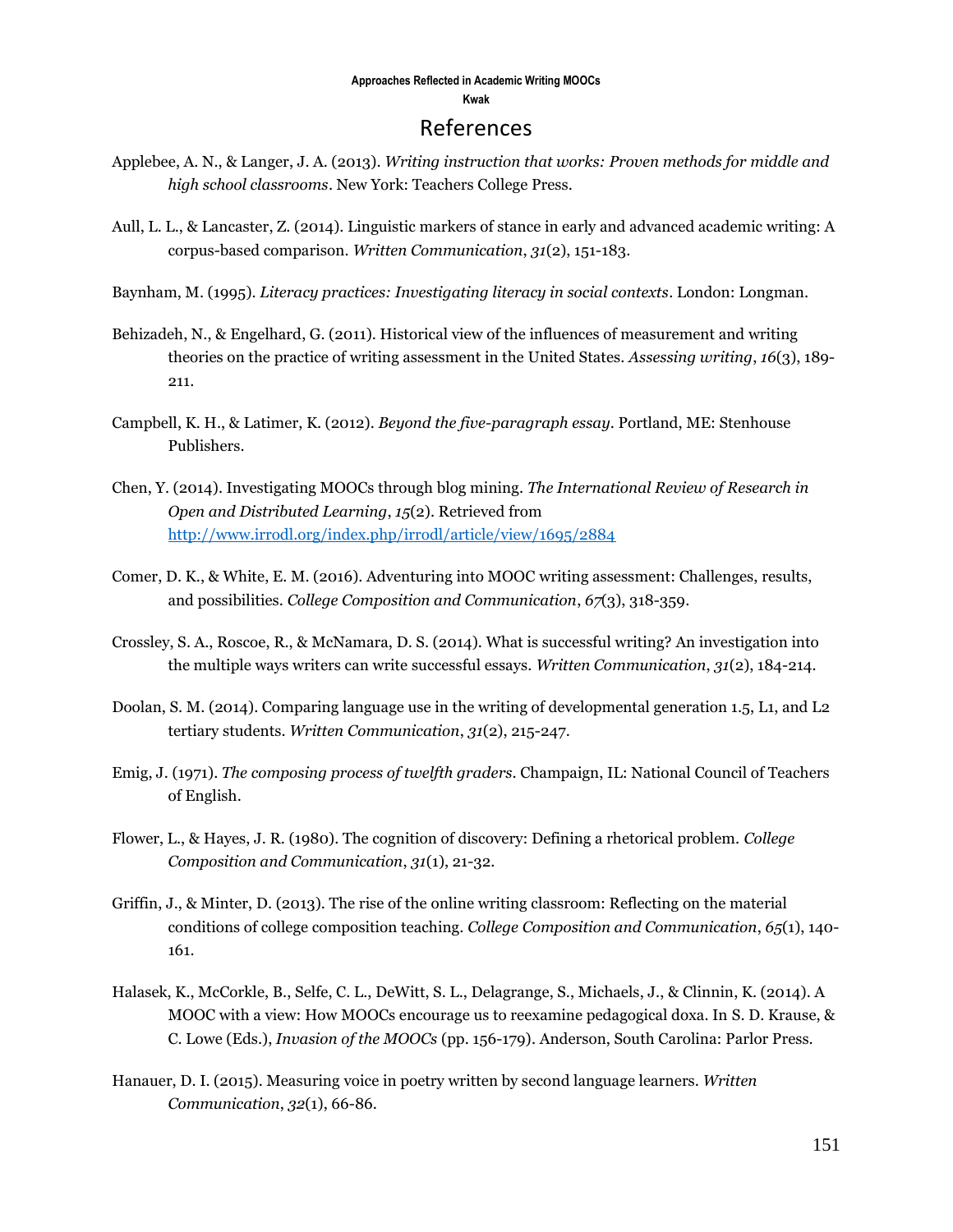- Hayes, J. R., & Flower, L. (1980). Identifying the organization of writing processes. In L. W. Gregg, & E. R. Steinberg (Eds.), *Cognitive processes in writing* (pp. 1-17). Mahwah, NJ: Erlbaum.
- Heath, S. B. (1983). *Ways with words: Language, life, and work in communities and classrooms*. Cambridge: Cambridge University Press.
- Hewett, B. L. (2015). Grounding principles of OWI. In B. L. Hewett, & K. E. DePew, (Eds.), *Foundational practices of online writing instruction* (pp. 33-92). Fort Collins, CO: The WAC Clearinghouse.
- Hewett, B. L., & DePew, K. E. (2015). A Research History of the CCCC OWI Committee. In B. L. Hewett, & K. E. DePew, (Eds.), *Foundational practices of online writing instruction* (pp. 5-29). Fort Collins, CO: The WAC Clearinghouse.
- Hillocks, G. (2002). *The testing trap: How state writing assessments control learning*. New York: Teachers College Press.
- Imbrenda, J. P. (2016). The blackbird whistling or just after? Vygotsky's tool and sign as an analytic for writing. *Written Communication*, *33*(1), 68-91.
- Ivanič, R. (2004). Discourses of writing and learning to write. *Language and Education*, *18*(3), 220-245.
- Johnson, T. S., Thompson, L., Smagorinsky, P., & Fry, P. G. (2003). Learning to teach the five-paragraph theme. *Research in the Teaching of English*, *38*(2), 136-176.
- Lucas, F. (1955). *Style* (2nd ed.). London: Cassell.
- Lunsford, A. (1986). The past-and future-of writing assessment. In K. L. Greenberg, H. S.Wiener, & R. A. Donovan (Eds.), *Writing assessment: Issues and strategies* (pp. 1–12). White Plains, NY: Longman.
- Newell, G. E., Beach, R., Smith, J., & VanDerHeide, J. (2011). Teaching and learning argumentative reading and writing: A review of research. *Reading Research Quarterly*, *46*(3), 273-304.
- Newell, G. E., VanDerHeide, J., & Olsen, A. W. (2014). High school English language arts teachers' argumentative epistemologies for teaching writing. *Research in the Teaching of English*, *49*(2), 95-119.
- Newell, G. E., Bloome, D., & Hirvela, A. (2015). *Teaching and learning argumentative writing in high school English language arts classrooms*. New York: Routledge.
- Nystrand, M. (2006). The social and historical context for writing research. In C. A. MacArthur, S. Graham, & J. Fitzgerald (Eds.), *Handbook of writing research* (pp. 11-27). New York: Guilford Press.
- Rendahl, M., & Breuch, L. A. K. (2013). Toward a complexity of online learning: Learners in online firstyear writing. *Computers and Composition*, *30*(4), 297-314.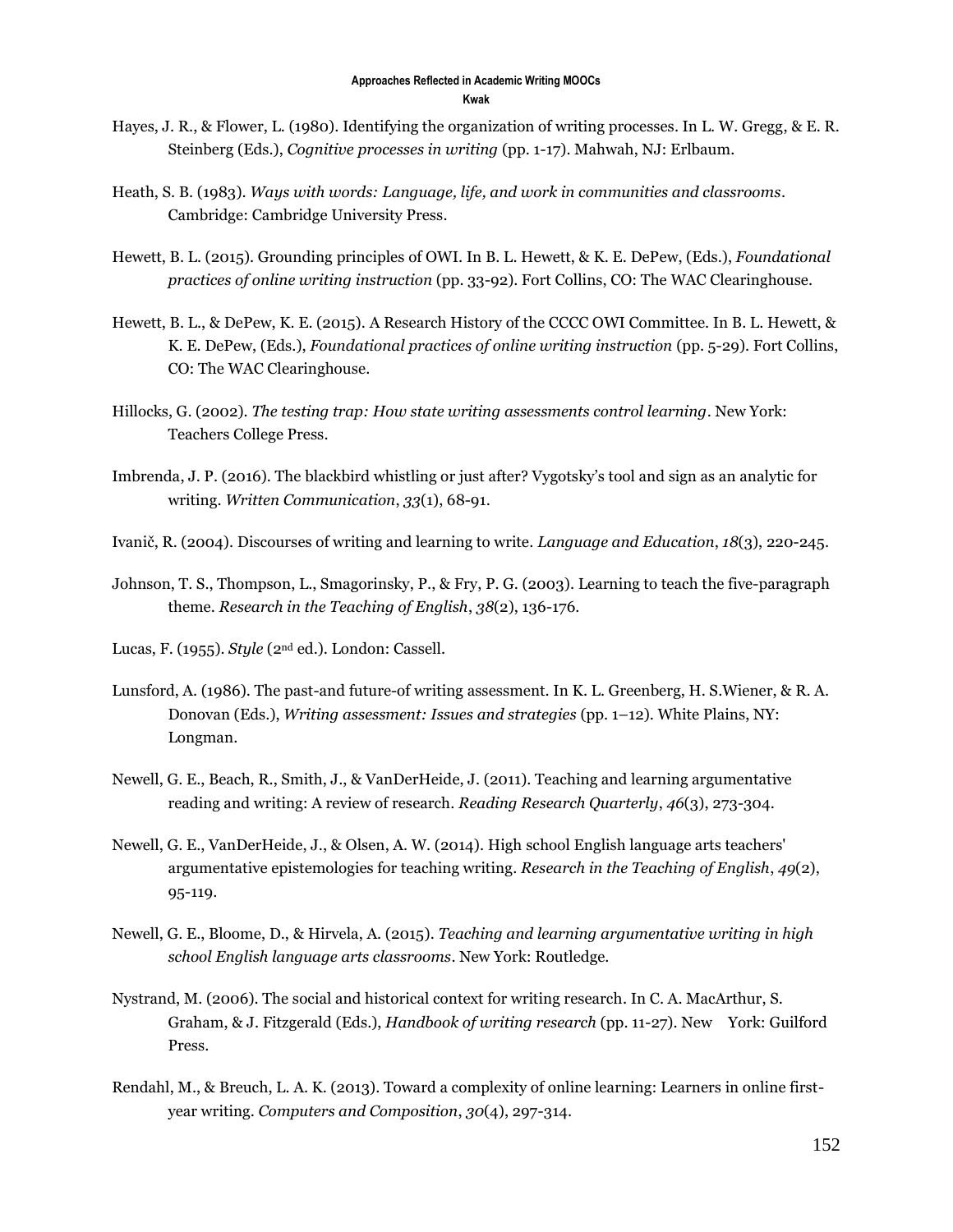Saldaña, J. (2016). *The coding manual for qualitative researchers* (3rd ed.). London: Sage.

Schreier, M. (2012). *Qualitative content analysis in practice*. London: Sage.

- Searles, J. R., & Carlsen, G. R. (1960). English. In C. W. Harris (Ed.), *Encyclopedia of educational research* (pp. 454–470). New York, NY: Macmillan Publishing Company
- Sexton, M., Harris, K. R., & Graham, S. (1998). Self-regulated strategy development and the writing process: Effects on essay writing and attributions. *Exceptional Children*, *64*(3), 295-311.
- Street, B. V. (1984). *Literacy in theory and practice*. Cambridge, UK: Cambridge University Press.
- Street, B. V. (2014). *Social literacies: Critical approaches to literacy in development, ethnography and education*. New York: Routledge.
- Strunk, W., & White, E. B. (1959). *The elements of style*. New York: Macmillan.
- Suen, H. K. (2014). Peer assessment for massive open online courses (MOOCs). *The International Review of Research in Open and Distributed Learning*, *15*(3). Retrieved from <http://www.irrodl.org/index.php/irrodl/article/view/1680/2988>
- Vicary, A. (2014). *Grammar for writing study book*. Reading, UK: Garnet Education.
- Warnock, S. (2009). *Teaching writing online: How and why*. Urbana, IL: National Council of Teachers of English.
- Warriner, J. (1950). *English grammar and composition: Complete course*. New York: Harcourt Brace Jovanovich.
- Wesley, K. (2000). The ill effects of the five paragraph theme. *The English Journal*, *90*(1), 57-60.
- Wilson, A., & Myhill, D. A. (2012). Ways with words: teachers' personal epistemologies of the role of metalanguage in the teaching of poetry writing. *Language and Education*, *26*(6), 553-568.
- Young, R., & Becker, A. (1965). Toward a modern theory of rhetoric: A tagmemic contribution. *Harvard Educational Review*, *35*, 450-468.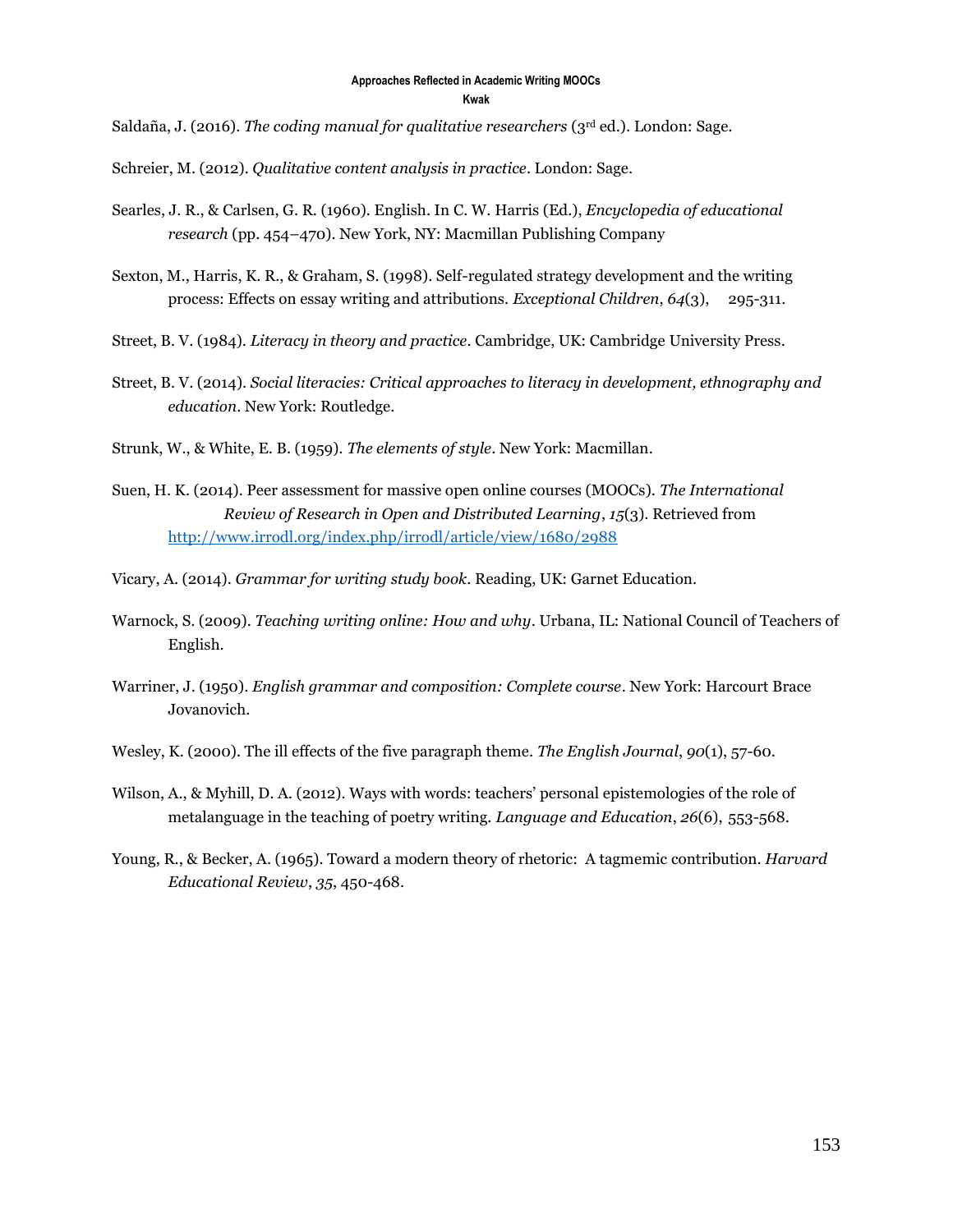## Appendix A

### **Search Plan and Inclusion/Exclusion Criteria**

To allow a systematic and exhaustive search, we established the following search plan and specific pre-set criteria for searching academic writing MOOCs.

Table A1

|  | Writing MOOCs Search Plan |
|--|---------------------------|
|--|---------------------------|

| <b>Scope</b>     | English L1 settings such as the United Kingdom, the United States, Canada,<br>Australia, and New Zealand       |
|------------------|----------------------------------------------------------------------------------------------------------------|
| <b>Focus</b>     | First year composition/academic writing at university level                                                    |
| Limits: Language | English                                                                                                        |
| Limits: Type     | Non-profit                                                                                                     |
| <b>Exclusion</b> | Adults or further education (vocational or technical)<br>or secondary level<br>or English as a second language |
|                  | or foreign language                                                                                            |
|                  | or commercial                                                                                                  |

Identified writing courses that were of possible relevance for this study were screened using the explicit inclusion and exclusion criteria (see table below). The first screening process was completed on the basis of abstracts and introductions of each course.

#### Table A2

#### *Second Stage of Inclusion and Exclusion*

| <b>Scope</b>      | · Include a focus on the English-speaking context, in which English is        |
|-------------------|-------------------------------------------------------------------------------|
|                   | the only language of instruction                                              |
|                   | · Include courses for teaching L1 writing                                     |
| <b>Exclude 1:</b> | · If concerned with higher education contexts in countries speaking languages |
|                   | other than English                                                            |
| <b>Exclude 2:</b> | · If not focused on students who experience higher education                  |
| <b>Exclude 3:</b> | If not concerned with academic writing in university settings                 |
| <b>Exclude 4:</b> | If not concerned with all or part of the higher education level range         |
| <b>Exclude 5:</b> | · If not delivered in English                                                 |

The second stage of screening was undertaken on the basis of each course's syllabus so that irrelevant courses could be excluded. Then the third screening process was conducted based on employed methodology (see table below).

Table A3

*Third Stage of Inclusion and Exclusion*